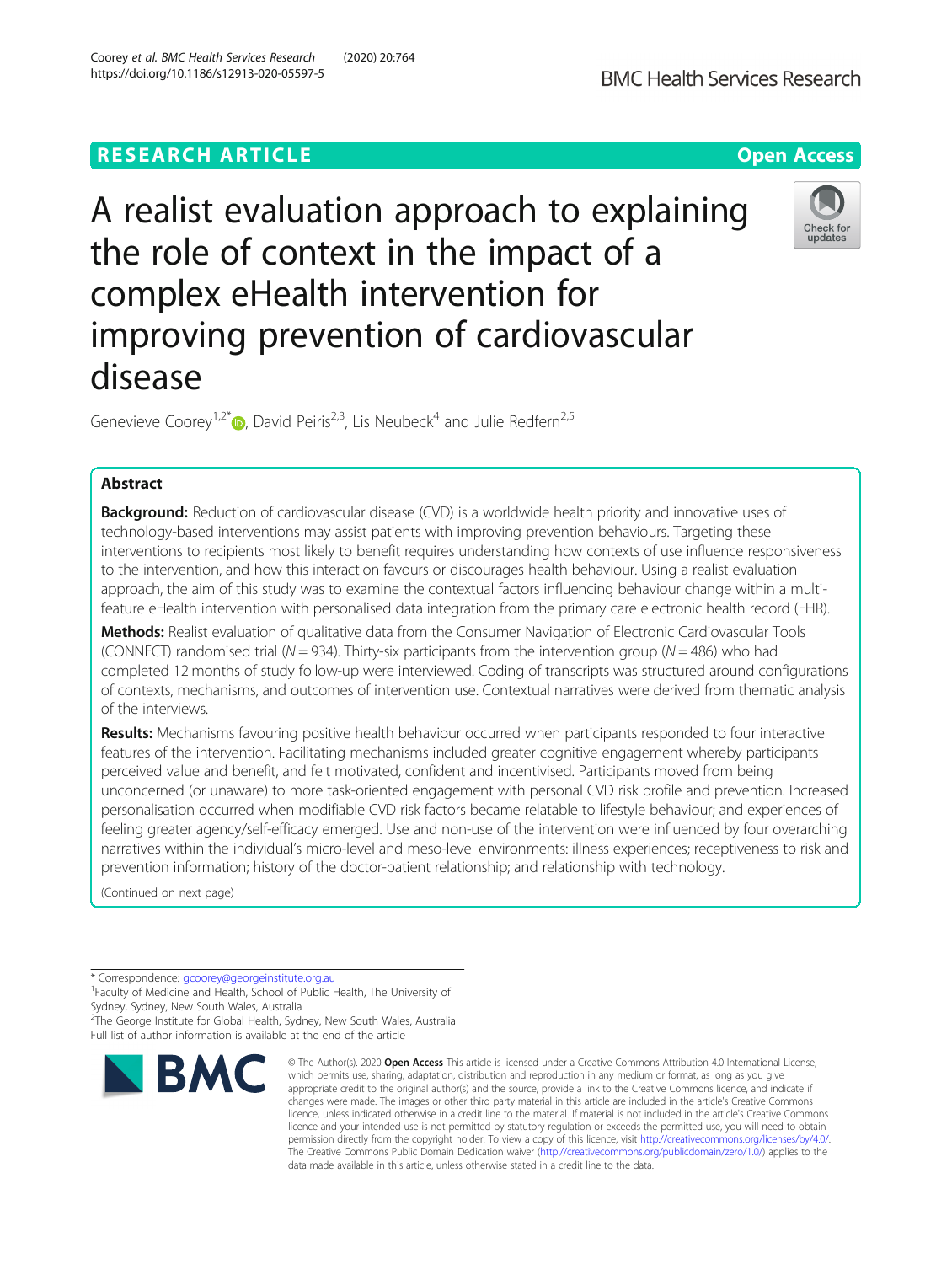### (Continued from previous page)

**Conclusions:** Intervention-context interactions are central to understanding how change mechanisms activate within complex interventions to exert their impact on recipients. Intervention use and non-use were context-dependent, underscoring the need for further research to target eHealth innovations to those most likely to benefit.

Keywords: eHealth, Electronic health record, Cardiovascular disease, Realist evaluation, Prevention, Complex intervention, Context, Mechanism

## Contributions to the literature

- Mechanisms by which complex eHealth interventions lead to outcomes are hard to observe and depend on the various contexts in which they are used. There is limited research about how a complex web-based application that is integrated with the electronic health record helps patients to improve health-related behaviours.
- Utilising a theory-driven evaluation approach, we elucidated the cognitive and emotional mechanisms at play in how the intervention worked in people with, or at increased risk of, cardiovascular disease.
- Characterising the important contextual influences on patients' engagement with eHealth interventions contributes to understanding use and non-use of technology to support disease prevention in varied service settings and populations.

### Background

## Rationale for process evaluation of complex eHealth interventions

Complex interventions are defined by their multiple components; or multiple target user groups; the variability in their expected outcomes; and the multiple and/or difficult behaviours required by program recipients or providers [\[1\]](#page-11-0). Furthermore, uniformity and identical conditions of use do not hold for interventions introduced into social systems that are constantly changing, regardless of the presence of the intervention [\[2](#page-11-0)]. For a complex intervention introduced into social environments, a traditional experimental evaluation that attempts to estimate aggregate effectiveness tends to neglect the influence of contextual and intervention factors in the outcomes produced [[3\]](#page-11-0). Described as black box evaluation, [\[4](#page-11-0)] outcomes-focussed evaluations may overlook underlying socio-cultural influences of importance to future implementation  $[5]$  $[5]$ . This has been raised as a criticism of intervention research in the area of eHealth, [[6\]](#page-11-0) in which internet-related technologies attempt to "support, enable, promote and enhance health and augment the efficacy and efficiency of the process of healthcare" [\[7](#page-11-0)]. (page 2) By contrast, a process-focussed evaluation aims to explain the pathways by which the intervention effects occurred (the mechanisms) and their

interaction with context  $[8]$  $[8]$ . Further, a theory-driven approach to conceptualising and interpreting the process evaluation is useful because it offers a logic by which to explore causal mechanisms in the relationship between program inputs, mediating contextual factors and program outputs [[3\]](#page-11-0).

## Realist evaluation as a theory-driven approach to conceptualising an evaluation

Realist evaluation is an explanation-driven form of enquiry underpinned by critical realism, which holds that causation stems from generative mechanisms that activate when an intervention is introduced into a system [[2\]](#page-11-0). Realist evaluation assumes that programs are complex interventions introduced into social systems, which themselves are complex [[9\]](#page-11-0). Interventions offer the recipients resources, to which the recipients do or do not respond, depending on context. The premise is that an intervention per se is not what works; rather, its recipients make it work depending on how they respond to the resources it offers them [[9](#page-11-0)]. This process of receiving, interpreting and acting is the mechanism and the mechanism generates the change(s) in, for example, be-haviour or attitude [[3](#page-11-0)]. Mechanisms tend not to be observable; what is observable are their effects [[2\]](#page-11-0). Thus, realist evaluation elucidates contextual influences and meanings that help explain what it is about an intervention that makes it work. Furthermore, derivation of context-mechanism-outcome (C-M-O) configurations are proposed to generate testable theories for future research about why recipients within certain contexts re-spond to one or more aspects of an intervention [\[10](#page-11-0)].

## Intervention

In the current study, we focus on evaluation of a multifeature interactive eHealth intervention with integration of electronic health record (EHR) data that was designed for self-directed home-based use by consumers. The intervention had the overall intent of improving the recipient's cardiovascular disease (CVD) risk factor profile by facilitating health-related behaviour change, including increased engagement with care providers. Development and design of the web application has been extensively detailed previously [\[11](#page-11-0)]. Briefly, the key personalised features were absolute CVD risk score estimation;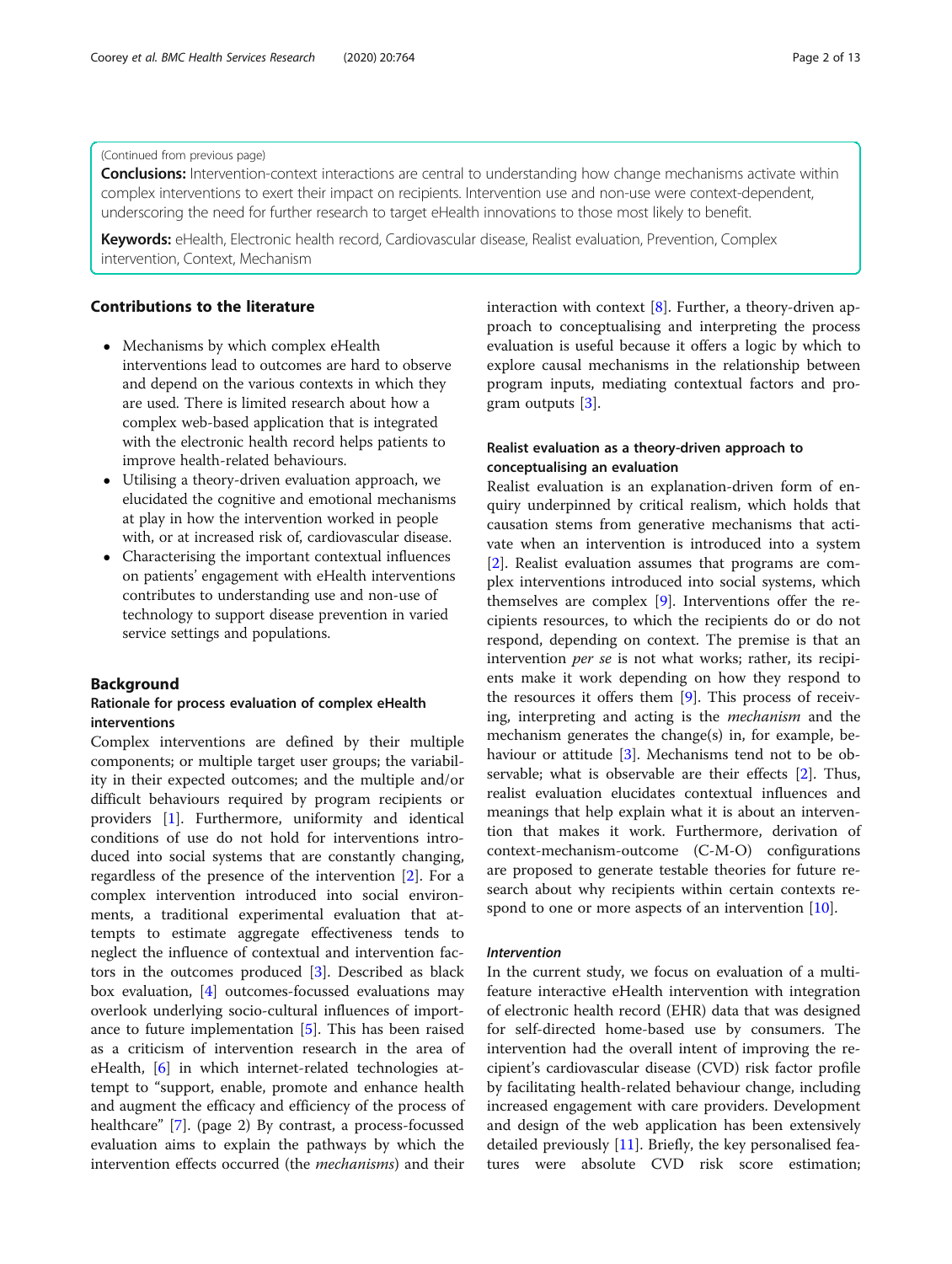updateable biometric and blood test data with selfmonitoring option; current prescription medications with consumer information; lifestyle goal setting and tracking for physical activity, healthier eating, smoking cessation; and mental well-being. Information resources and a social chat forum were included. When not logged in, participants could opt into receiving by text message and/or email semi-personalised health messages and lifestyle tips derived from national CVD prevention guidelines. The many contexts in which the intervention would be used were unknown/unknowable at the time of implementation.

### Program theory

Theories about how and in what circumstances an intervention is proposed to influence behaviour are known in realist evaluation as program theories [\[12\]](#page-11-0). Fogg's model of behaviour change, which focuses on the convergence of motivation, capacity and trigger, [\[13\]](#page-11-0) and persuasive software design principles,  $[14]$  $[14]$  were two key theoretical foundations (the program theories) underpinning the intended impact of the intervention. Persuasive principles, including goal tracking, self-monitoring, praise, reminders and system content from a trustworthy source, were intended to strengthen the Fogg triad assumptions. The logic of the intervention was further depicted diagrammatically in a process model of stages from intervention inputs to outputs [[15\]](#page-11-0).

## Framing contextual environments as hierarchies of influence on behaviour

Social context influences on intervention uptake or health-related behaviour are often focussed on specific illnesses, [[16](#page-11-0)–[18\]](#page-11-0) cultural groups, [\[19](#page-11-0)–[21](#page-11-0)] and organisationlevel innovations [\[5](#page-11-0)]. In terms of how health behaviours arise and change, frameworks that advocate integration of behavioural and social sciences tend to emphasise the dominance of social structure over individual characteristics. For example, a depiction of society-behaviour-biology linkages across the lifespan, nested in complex relationships between social and physical environments, framed the linkages in a hierarchy [\[22\]](#page-11-0). This framework designates micro-, meso-, macro-, and global-levels of structures or environments in the scope of public health interventions, and emphasises that dynamics between the levels above the individual help explain human behaviour. Other research, however, has shown how adaptations of the hierarchy can be a useful way to frame the sociocultural narratives that individuals use to explain their behaviour [\[23\]](#page-11-0). Taking a hierarchical view of contexts, interventions in areas as diverse as welfare services, [[24](#page-11-0)] diabetes self-management, [[25](#page-11-0), [26\]](#page-11-0) cardiac rehabilitation, [[27](#page-11-0)] and emergency department workflow [[28](#page-12-0)] have been examined using realist evaluation to understand how

mechanisms were activated. Examples are limited for EHRintegrated eHealth interventions in the broad setting of primary and secondary CVD prevention. However, future development and implementation of such interventions would benefit from greater understanding of influential contextual narratives on recipient responsiveness. Therefore, the aim of this study was to use a realist evaluation approach to elucidate contextual factors at play in participant responses to the eHealth intervention and describe mechanisms by which the impact on outcomes arose.

## Methods

#### Design and setting

Qualitative study in which methods were informed by realist evaluation principles. Rather than selecting a study sample that is representative of a broad population, evaluation with a realist perspective requires observing or exploring causation in purposively selected cases in order to build the theory about what worked, for whom, how, and in what circumstances [\[29](#page-12-0)]. Each selected case sits in an essentially limitless open social system. A case is chosen because it produces a configuration of a setting (context) with the resources of the intervention and the ideas, intentions, choices and abilities within the recipient (mechanisms) leading to a behaviour change (outcome) [\[30](#page-12-0)].

The study forms part of the process evaluation of the Consumer Navigation of Electronic Cardiovascular Tools (CONNECT) RCT, [ANZCTR ID: 12613000715774] [\[31\]](#page-12-0). In a randomised controlled trial  $(n = 934)$ , the eHealth intervention was tested for effectiveness in improving CVD risk factor profile, including the proportion of days covered by guideline-recommended medications, over a 12 month follow-up period. The comparator group received usual health care without access to the intervention. Adults with, or at increased risk of, CVD who had access to an internet-enabled device at least once per month and who could provide written informed consent were eligible to participate in the RCT. Recruitment was from 24 primary health care services in Sydney, Australia. Eligible patients at each health service were identified using the clinical software system. Patients were invited to take part via a postal letter from their health service or general practice. Those who then enrolled were randomly allocated to a treatment arm. Of those who were invited  $(n = 3552)$ , 26%  $(n = 934)$  enrolled. Of these, 52% ( $n = 486$ ) were allocated to the intervention group and 48%  $(n = 448)$  to the control group. Trial results are pending. Ethical approval was obtained from the University of Sydney (Reference 2013/716) and the New South Wales Aboriginal Health and Medical Research Council (Reference 959/13).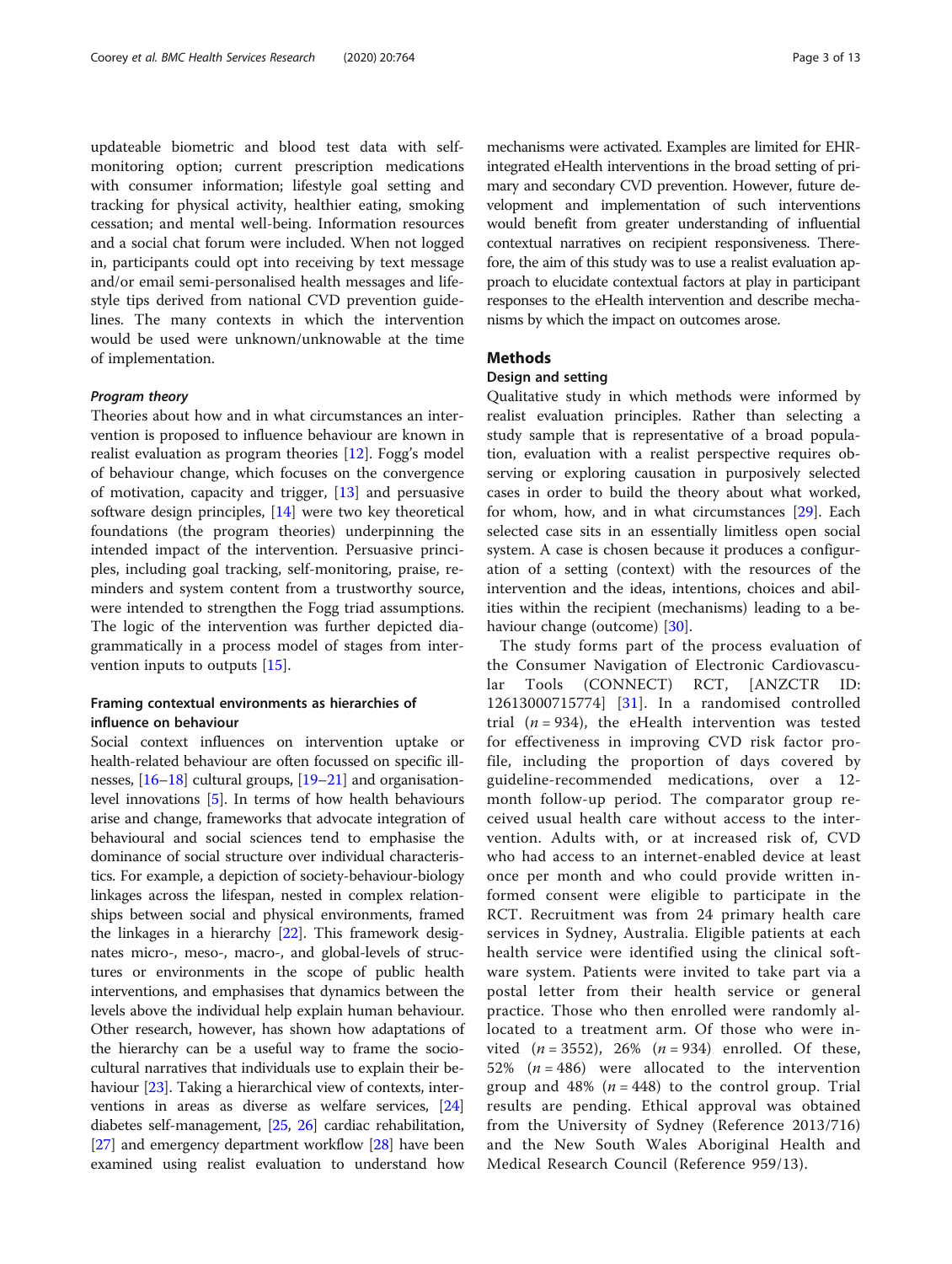## Recruitment and data collection

The process of contacting study participants to take part in interviews, confirming interview arrangements, obtaining written informed consent, and conducting the audio-recorded interviews is detailed elsewhere [[15](#page-11-0)] using qualitative reporting criteria (see Supplementary File [1\)](#page-10-0). Briefly, 53 participants who had completed 12 months of study follow up were approached to take part in a one-hour interview and 36 (68%) agreed to do so. Each interview was conducted in a private room at the health care service from where the participant had been recruited. A semi-structured interview guide was used.

Consistent with the realist approach, a purposive sampling strategy was used. Purposive sampling is a strategy in which particular settings, persons or activities are selected deliberately because they are able to provide information that is relevant to the research question or goals [[29](#page-12-0)]. Variation within the interviewees' experiences of the intervention and personal factors was sought in order to identify the range of potential C-M-O configurations at play. Therefore, sampling categories included level of education, CVD risk status, baseline eHealth literacy, pace of uptake of new technology, and login frequency (including non-use of the intervention). Inclusion of counterfactual cases is suggested to buffer threats to validity that could arise from perceived uniformity of self-reported accounts of the intervention [\[29\]](#page-12-0). Intervention use was determined from routinely-collected web log data about login activity and screen use, and variable self-reported technology use and eHealth literacy score at study baseline.

In line with the realist approach to interviewing cases, the researcher used knowledge of the original program theories and intended outcomes to elicit causal and circumstantial triggers from the many subjective intervention experiences [\[10\]](#page-11-0). Therefore, the hypothesised impact of the various intervention features was tested in the interviews and formed the core of the interview guide. The researcher conveyed to the interviewee the underlying concepts and prompted interviewees to appraise their experience of the intervention against the proposed constructs (Table 1). Follow-up questions were asked if responses were yes/no. Responses such as feelings, beliefs, fears, values, intentions, and so on, were sought to illuminate how interaction with the intervention in individual situations affected reasoning and decision-making in respect of health behaviour [[29](#page-12-0)]. In this way, influences on how the intervention worked other than those proposed in the original program theories were expected to emerge from a range of participant accounts and offer greater explanatory depth to how the intervention worked [[32](#page-12-0)].

#### Data analysis

To develop the C-M-O configurations, one researcher reviewed the interview transcripts for self-reported Table 1 Examples of interview questions aimed at confirming or falsifying intervention assumptions

#### Looking for mechanisms or unintended responses:

▪ "Your CONNECT website was linked in with your health record at the general practice. We expected that this could be an important innovation that would interest people, and that it might prompt greater interest in their own health situation. Was that the case for you?" [questioned further if answer was yes/no]

. "When we built the heart risk screen, we assumed that people would react to it by thinking about their personal heart health risk and possible steps they could take to improve it, maybe to discuss it a little more with their GP. Did that heart risk screen have an impact for you?"

. "As with many other technology-based programs for improving health, we included screens where you could set and track personalised goals because we suspected that this is a feature people like to use to see their achievements and keep motivated. It could be different for others. What do you think about it?

#### Looking for mechanisms; exploring contexts of use:

▪ "In what ways do you think technology can be helpful for people who are trying to increase healthy lifestyle behaviour? What features do you feel are important?"

▪ "People are motivated to improve their heart health for many different reasons. For you, what were reasons to start or increase healthier behaviour?"

▪ "Can you tell me about things in the CONNECT program that you read or used that helped you think about risk for heart disease, or made you want to make some lifestyle changes?"

Abbreviations: CONNECT, Consumer Navigation of Electronic Cardiovascular Tools; GP general practitioner

cognitive, attitudinal or behavioural changes in respect of cardiovascular health (O-outcomes). Each intervention resource that the participant described as helpful or influential (or not) was coded to a descriptor of their reasoning or decision-making, creating resourceresponse dyads (M-mechanisms), and selected quotes illustrated the responses. Each transcript was also coded to descriptors of the participant's context (C) of program use. These descriptors generated the sub-themes of contexts of use. Two researchers then grouped the intervention-context interactions into overarching contextual narratives that illuminated why participants responded as they did. This step extended understanding of 'what worked?' for impact within this intervention to uncover the conditions that favoured or deterred its use. NVivo 12 Pro (QSR International Pty Ltd., Victoria, Australia) was used to facilitate organisation of the data.

## Results

## **Participants**

Thirty-six participants from the intervention arm of the RCT ( $n = 486$ ) were interviewed. Their mean age was 67 years; 50% were male, and 50% had an existing diagnosis of CVD. Half of the interviewees had school-only education and most were retired (Table [2](#page-4-0)).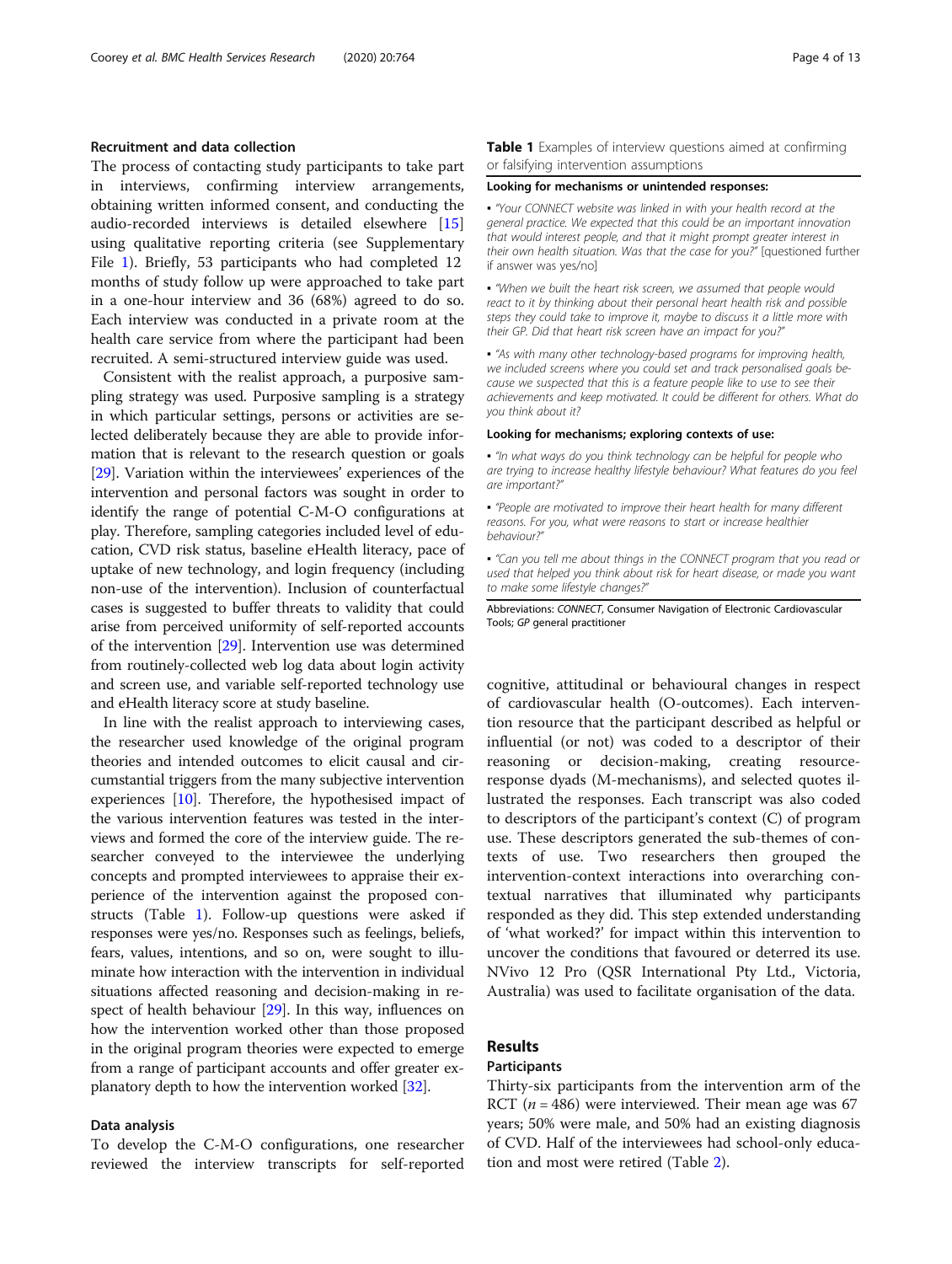<span id="page-4-0"></span>

|  |  | Table 2 Baseline characteristics of interview participants |  |  |
|--|--|------------------------------------------------------------|--|--|
|--|--|------------------------------------------------------------|--|--|

|                                                       | Interviewees<br>$(n = 36)$ | $RCT$ Cohort (n =<br>934) |
|-------------------------------------------------------|----------------------------|---------------------------|
| Age, mean (SD) years                                  | 67(8)                      | 67.6(8.1)                 |
| Male % (n)                                            | 50 (18)                    | 76.7 (716)                |
| Highest completed educational qualification % (n)     |                            |                           |
| School only                                           | 50 (18)                    | 28.1 (262/931)            |
| Undergraduate degree                                  | 16.7(6)                    | 19.7 (183/931)            |
| Postgraduate degree or diploma                        | 16.7(6)                    | 27.5 (256/931)            |
| Technical/vocational qualification                    | 16.7(6)                    | 24.7 (230/931)            |
| Employment status % (n)                               |                            |                           |
| Working                                               | 27.8 (10)                  | 37.5 (335/894)            |
| Retired                                               | 72.2 (26)                  | 62.5 (559/894)            |
| CVD status % (n)                                      |                            |                           |
| <b>Existing CVD</b>                                   | 50 (18)                    | 41 (383)                  |
| High risk of CVD                                      | 50 (18)                    | 59 (551)                  |
| eHEALS                                                |                            |                           |
| Total score $\geq$ 26% (n)                            | 72.2 (26)                  | 65.8 (613/931)            |
| Total score $<$ 26% (n)                               | 27.8 (10)                  | 34.2 (318/931)            |
| Score, mean (SD)                                      | 27.7(7.2)                  | 27.0 (6.4)                |
| Self-reported uptake of new technology products % (n) |                            |                           |
| I am generally the first, or<br>among the first       | 19.4 (7)                   | 22.8 (213/933)            |
| I am generally in the middle                          | 50 (18)                    | 49.4 (461/933)            |
| I am generally the last, or<br>among the last         | 30.6 (11)                  | 27.8 (259/933)            |
| Login frequency <sup>a</sup> % (n)                    |                            |                           |
| High users                                            | 61(22)                     | 40.4 (182/451)            |
| Low users                                             | 28 (10)                    | 46.8 (211/451)            |
| Non-users                                             | 11(4)                      | 12.8 (58/451)             |

Abbreviations: CVD cardiovascular disease; eHEALS electronic health literacy scale; SD standard deviation

<sup>a</sup>High use: logged into the application at least once, in more than 3 months of follow-up period; Low use: logged in at least once, in 3 months or less of follow-up period; Non-use: logged in only once in total during follow-up period

Notes

1. Denominators are included where the denominator differed from the column total

2. Login frequency applies only to the intervention group ( $n = 486$ ); denominator shown ( $n = 451$ ) excludes those with no logged use of the intervention

Two discreet but related perspectives on the interview data results were derived from the transcripts. First, the change mechanisms described by participants in relation to specific features of the eHealth intervention; second, the overarching contextual narratives that influenced intervention use. The first perspective showed more granular insights into individual health-related behaviour. The second perspective was a broader view of important contextual factors that were derived from thematic analysis.

## Change mechanisms underlying the intervention features

Interviewees responses to four specific intervention features were positive or negative depending on contexts of use: (a) the EHR-derived risk score estimation and biometric and pathology risk profile; (b) CVD guidelinerecommended lifestyle information and medication tips; (c) updateable medication list from the EHR, with consumer drug information; and (d) personalised goal setting and tracking with virtual rewards. The underlying mechanisms by which individual responses to these four features produced the reported outcomes were grouped by feature (see Supplementary File [2\)](#page-10-0). Examples of change mechanisms that were triggered included feeling motivated, confident, and incentivised; and of moving from low/no concern (or low awareness) to concrete, task-oriented engagement with personal CVD risk profile and prevention management. In addition, participants experienced raised consciousness about the relationship of modifiable CVD risk factors with lifestyle behaviour, and greater agency/self-esteem in health behaviour. Action and outcomes followed from these changes. For each of the four listed intervention features, a case example illustrated how the response of the recipient triggered change when the intervention resources interacted with a context of use.

#### Case example (a): Receptiveness to personalised CVD risk profile information

Resource: Biometric data updated within the application A female interviewee, age range 50–60 yrs. described an outcome as: "if

I'm waiting around at the chemist for my medicine to be dispensed, I'll do my blood pressure and…see how I'm tracking." Circumstances (context): "It [intervention] kind of coincided

with...working closer to home in the past year, so it was an opportunity I guess to really do something. ...It was "right, I've got more time. I'm going to get healthier".

Response to the resource: "I actually did find that part of it interesting, whenever my doctor had made a change and you get an email and you think, oh what's he done? I think that's really valuable. It's good to have that information."

Outside the healthcare encounter, she made connections between EHRderived information presented in the application and her blood pressure control and took up blood pressure self-monitoring opportunities (the change mechanism that has activated in this context).

#### Case example (b): Receptiveness to prescriptive health information aimed at 'nudging' the recipient towards healthier lifestyle behaviour/choices

Resource: CVD quideline-recommended lifestyle information and medication tips.

A male interviewee, age range 70–80 yrs. described an outcome as: "The study helped me apply some of the ideas that I've had."

Circumstances (context): "I need to get rid of some of this weight for a number of reasons, my heart and my bowel cancer, and I also have sleep apnoea. So if I could get some weight off, it's going to help every one of those issues."

Response to the resource was to perceive credible guidance from the intervention content because it concurred with advice from trusted providers: "It goes in with what [GP] wants, what CONNECT is telling me and advising me and what the dietitian is telling me. It jolted me into doing the things that I should have been doing,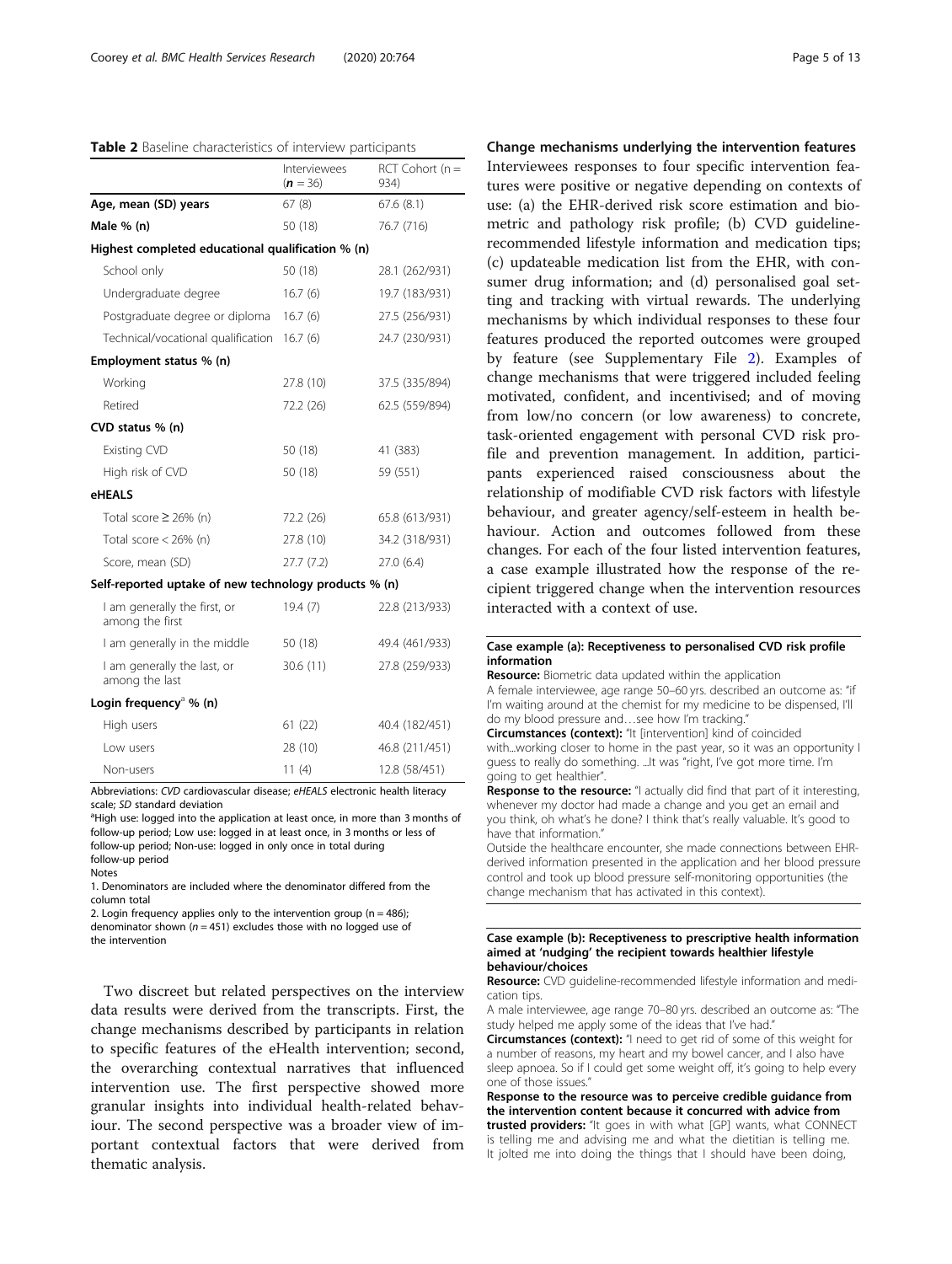## Change mechanisms underlying the intervention features (Continued)

like way back in 2013"

Trust stemmed from the alignment between information from several sources and encouraged the change from delay to action (the change mechanism that has activated in this context).

#### Case example (c): Prescription medication knowledge

Resource: Updateable medication list from the EHR, with consumer drug information

A female interviewee, age range 50–60 yrs. described an outcome as: "I can ask questions when I go to the doctor…it empowered me to actually speak up and ask about things. That's very different to what I normally do. I just go, do as I'm told, and I feel like I'm the one who needs to be told off."

Circumstances (context): "I would come to the doctor and I don't ask. I just take a script and walk away and go and fill it. I was not looking after myself with my diabetes. I was taking the medication, and if it ran out, I wasn't caring about it until some things came up. I started to lose my vision, my feet were burning and my blood pressure had gone up. So, the alarm bells were going off, like," you're in trouble" so I knew I had to do something. So, when an opportunity to go on the study, I thought, 'Yeah, this might encourage me'."

Response to the resource: "I'm opening my records up, and looking at what my medication was and...there was information there and Liust didn't know that sort of stuff. But this was in your own house and you're online and nobody is going to say, "God, you're stupid," because you just click a little button and the information comes up and you go, "Oh, so I'm taking that for that reason." I'd do a bit of research and a bit of personal reading and I understand why it's important. Whereas before…if I missed [medications] then I didn't know and I didn't care." The resource was permissive for her adopting medication knowledgeseeking, which increased her confidence to participate more actively in health care encounters (the change mechanism that has activated in this context).

#### Case example (d): Tracking lifestyle health behaviour goals

Resource: Personalised goal setting and tracking with virtual rewards A male interviewee, age range 60–70 yrs. described an outcome as: "So all of a sudden, I'll do the walk and I'll do another one today, and then another one the next day."

Circumstances (context): "Blood pressure and heart disease, there seems to be a history of that through the family. After I left work I thought, "Oh yeah, I'll be all right. I'll surf every day and walk every day," but it never really eventuated. After a while unless you've got something really planned... you'll read the paper, and you tend to sit down, you become a little bit sedentary"

Response to the resource: "I guess this came along and...became an opportunity to perhaps assess myself or keep an eye on how I'm doing things to see whether it has any impact. What do I want to do today, or what do I want to do this week? So at least it kept you focussed. Increased cognisance that his current lifestyle has implications for him avoiding illnesses of his parents; anticipation of benefit from the resource increased his motivation and control (the change mechanism that has activated in this context).

## Key overall narratives of the intervention-context interaction

Taking another perspective on the interview data, important contextual factors were identified from thematic analysis of the interviews. The contextual subthemes around use and non-use of the intervention are described within Supplementary File [2,](#page-10-0) where they have been incorporated into detailed appraisal of C-M-O

configurations. From the sub-themes, four overarching narratives within the micro- and meso-level environments of the patients' lives emerged as influential on use of the intervention (Fig. [1\)](#page-6-0).

### Illness experience

Illness was a theme portrayed three ways by participants who described responsibility to self (to improve their health-related behaviour and avoid illness) and of self (the belief that doing so depended on their own efforts). First, personal illness (diagnosed CVD and/or other conditions, such as cancer or diabetes) and/or risk factors (for example overweight; hypertension) were described both as a barrier (attention needed for health problems today overshadows future disease prevention) and a driver of engagement (fear of health consequences but time enough left to make a difference to future prognosis for CVD). Several participants mentioned contextual changes that focussed them more actively on lifestyle behaviour that would help them live healthier and longer with their current conditions, for example, the arrival of grandchildren, and workrelated factors such as retirement or re-location. Others described feeling wary of poor future health as they observed their parents' health in decline. The unexpected intensification of drug therapy to control CVD risk factors influenced intervention engagement. Changed reasoning was expressed in various ways:

"I treat it all as a challenge, to an extent. [The target values] is where I should be…Yeah, it gets into a mindset; I've got to get there, somehow, so…if it wasn't visible to me, I'd just go along with the flow." (Male, age range 60-70 yrs.)

"I've eaten too much. I've drunk too much. I've smoked all my life. I think it's time to say, well, let's see if we can ward off all the evil...I don't want to get diabetes. I don't want to have a stroke." (Male, age range 50-60 yrs.)

Second, sibling and parent morbidity and mortality from CVD was an influential context. Participants depicted this as a feeling of vulnerability about risk, and the more fatalistic sense that future CVD was inevitable for them. Third, giving and receiving care within social networks was an important illness context. Those with onerous household carer responsibilities depicted their own health as a lower priority, despite describing willingness to do more in terms of healthier lifestyle. Situations of social isolation were apparent in several female participants who responded positively to email and text message information as evidence of outside contact, and being cared about as the carer. This enhanced wellbeing and for some, introduced ideas for dietary and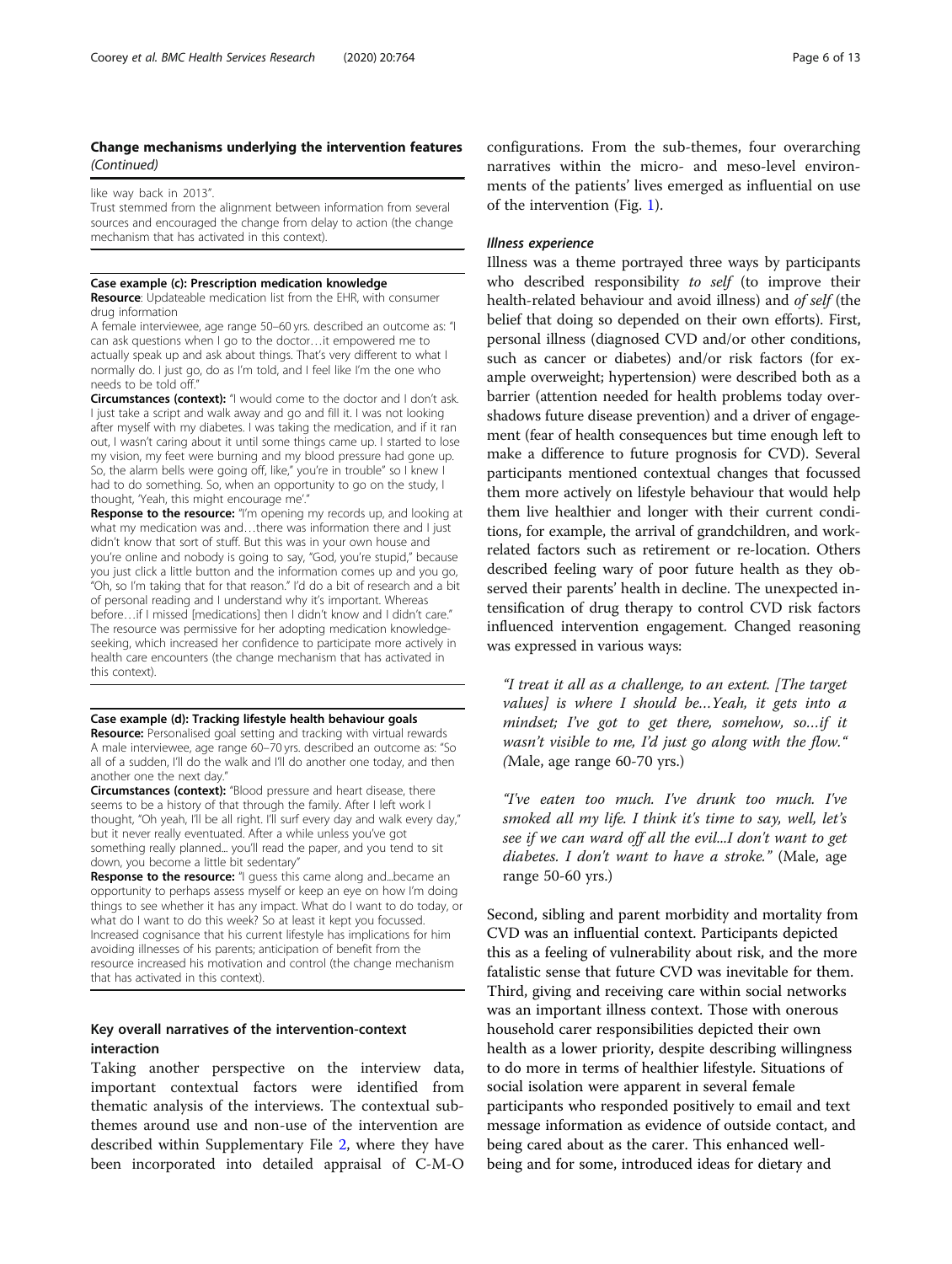<span id="page-6-0"></span>

physical activity recommendations that were within their capability to try, thereby giving them more options within often-constrained routines. The weight of context in some responses to the intervention was clear:

"They [messages] quite often come when I was a bit down. The only contact I have, usually, is with the kids. It was an outside contact, which I don't have much of. It was like somebody else cares." (Female, age range 60-70 yrs.)

"just to look at the [messages] and remind me about my, how I've got to make sure I have my tablets and just things like this that I just felt not alone if you know what I mean, that someone was caring that I was going to be all right." (Female, age range 70-80 yrs.)

### Receptiveness to risk and prevention information

Viewing personal CVD risk information (as opposed to simply having access to it) was likely interlinked with illness-related issues mentioned above. Those who felt overall well-informed about heart disease opted out of information receipt. Contexts of non-use of EHRderived risk factor information were seen where there was seemingly illogical reasoning, distrust of risk data, or underestimation of CVD risk.

"I just have this high cholesterol and sugar. That's all. I have no drive or interest or whatever that would urge me to go into it and find out about my condition." (Male, age range 60-70 yrs.)

In a similar vein, a participant with multiple risk factors whose absolute CVD risk score estimate was high but who had a normal coronary angiogram test commented:

"I got this news that says your heart's like a 30 year old, your blood vessels are as clear as a whistle, and I cling to that and I say well you know maybe I don't need to do anything after all". (Male, age range 60-70 yrs.)

Negative emotional responses to the intervention, such as fear, were disengaging where information felt too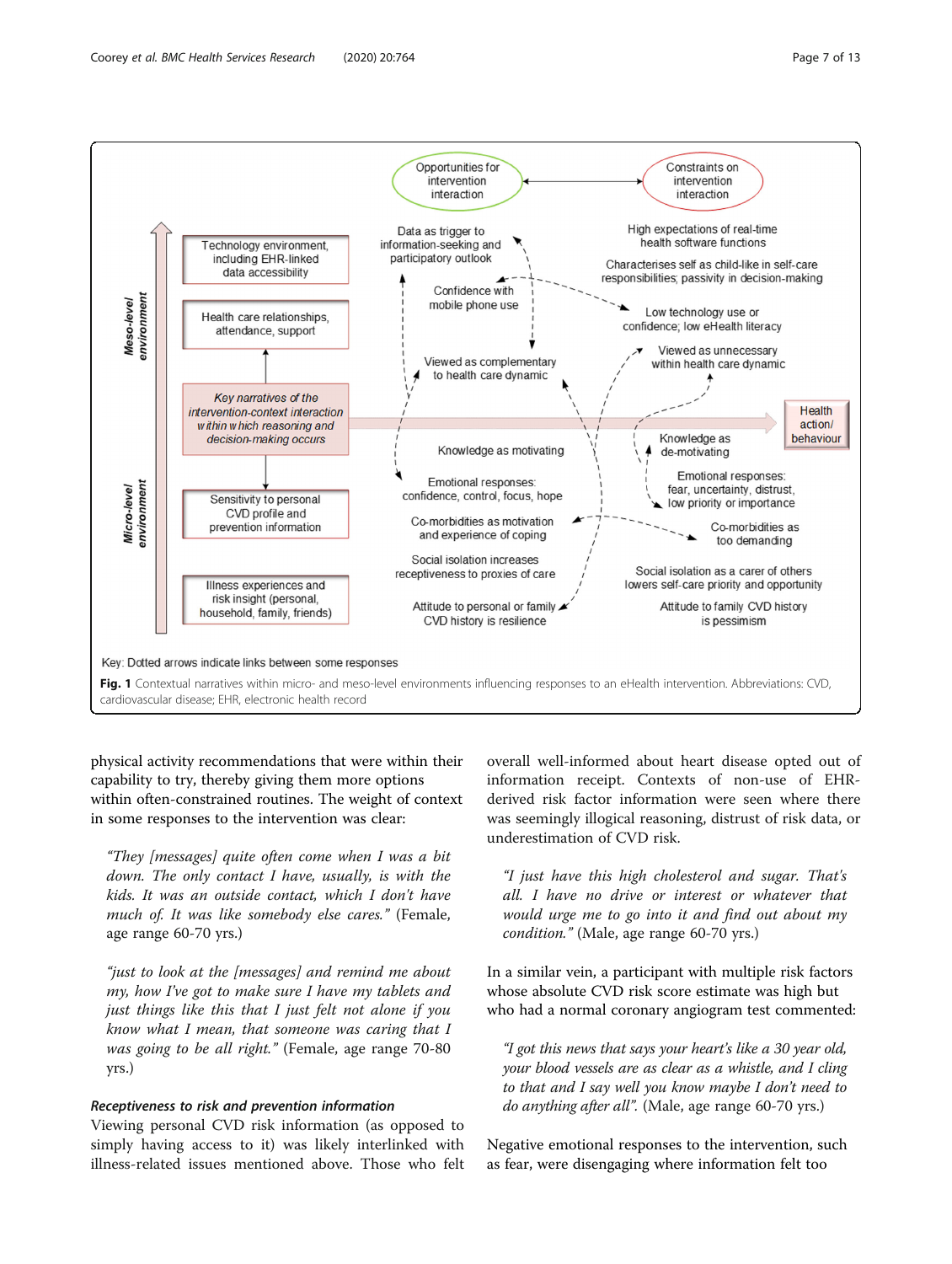burdensome. Other non-users disliked being reminded of what they either already knew or should be doing

"You could be totally creamed by the amount of information… Do I need to know that? Is that going to help me to be happy, or extremely anxious? And I have had a history of panic disorder…I don't want to go there again." (Female, age range 60-70 yrs.)

"No thank you. You'd be paranoid all day." (Female, age range 60-70 yrs.)

Together, such responses competed with the program intent. In contrast, where information intersected with a context of desire to improve health it was empowering; depicted as curiosity, changed focus, increased motivation, and a sense of control - complementing the program intent.

"I read most of the stuff that was on there. But once I was into the routine of it, then I was only interested in the graphs, the weight measurement, the blood pressure, And then I continually flick back to look if the heart risk had moved! [laughing]" (Male, age range 60-70 yrs.)

"I would like to have the remaining years as trouble free as I can…and I have been interested in, for some time, my diet and knowledge on what I should do to keep myself as well as I can for as long as I can. It's not going to do me any harm and it may do me some good". (Male, age range 80-90 yrs.)

#### History of the doctor-patient relationship

The history of the doctor-patient relationship and the dynamics of the health encounter were contextual and pre-dated the intervention. A perception of being well-managed and sufficiently satisfied with or reliant on information directly from the general practitioner (GP) appeared to blunt the response to the intervention resources for some, particularly the EHR-related features. Others strengthened their role in the health care relationship by using resources that improved understanding of and adherence to their treatment, and communication with their provider. Often these were participants who described feeling responsible for their own health, alongside active and long-standing engagement with their GP. This combination of circumstances influenced feeling comfortable to discuss side-effect information they had read about within the intervention's medication screens, to query prescriptions, and to ask about alternative medication.

"I need to know to feel relaxed and comfortable about what I'm doing. So I go and see what the sideeffects are going to be…then if they do happen then I'm a little bit more aware of it and then I can watch and follow for a few days and then go back and say, 'Well, this is happening. Could it be related?' If something's not pressing, I'm not concerned about anything, I don't worry about it, but I know it's there." (Female, age range 60-70 yrs.)

"I looked on, and I thought, that's funny, I think he's got the medications different to what the cardiologist said. So I thought I'd better make an appointment and go and sort that out. So that was kind of really useful." (Female, age range 60-70 yrs.)

Agreement between provider advice and intervention content appeared to enhance response to the intervention by making it more meaningful. No participant described use of the intervention in a context of a poor relationship with his or her GP; however, several participants described themselves in terms of a "naughty" or "disobedient" child if they did not act on treatment advice or felt unsuccessful in reaching treatment goals.

## Relationship with technology

Relationship with technology in everyday life was notable in how it explained non-use of this particular intervention. For example, use was minimal in several participants who described themselves as early technology adopters, and frequent, multiapplication users. A tech-enabled lifestyle appeared to heighten expectations of the intervention's functions and performance that, when unmet or when exceeded by other devices or software they used, deterred use.

"I have an Apple phone and an iPad and an Apple watch and all that sort of thing…and they do more for me…they measure my exercise for the day, they measure the standing times, the numbers of stairs I walk up, they measure my heartbeat for me, they you know keep records of all of these things as an ongoing hour by hour." (Male, age range 60-70 yrs.)

Non-use was also described by participants with lower overall technology adoption, literacy and access:

"I feel I'm part of a generation that just missed out. When I was in school, computers were the size of your kitchen fridge. And they were something we never thought about. They weren't part of our lives, they weren't like this…So it isn't as driving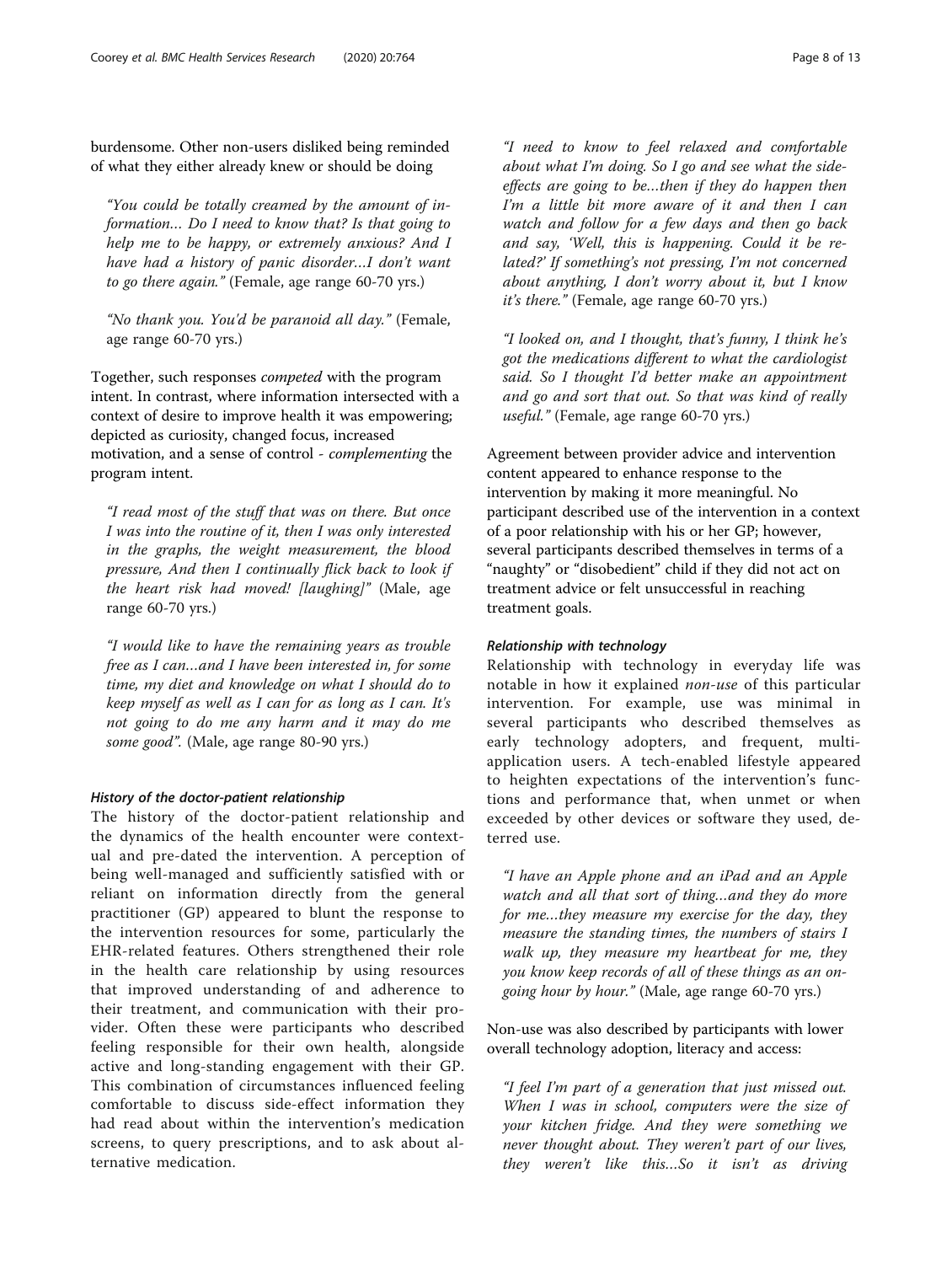imperative for me to be technically connected to anything." (Female, age range 60-70 yrs.)

However, some of these participants described using a computer for non-health activities such as games, social media and email, suggesting that eHealth literacy may be an important sub-skill. For non-computer users, mobile phone use was enabling of information receipt. As previously noted, this held important value as a proxy for care in some participants. Higher educational attainment and greater likelihood to try new technologies was noted among some participants who felt sufficiently knowledgeable about CVD prevention and sensed low benefit from the intervention. Interestingly, low educational attainment, low/no computer use and lower likelihood to try new technologies were characteristic of several participants who reported benefitting from the CVD information component; and were characteristic of those who preferred in-person health information from trusted clinic staff and did not use the intervention.

## **Discussion**

In this study, a realist evaluation approach was used to elucidate change mechanisms within a complex eHealth intervention and to identify and explain influential contexts on CVD prevention behaviours or intervention non-use. Technology approaches to chronic disease prevention increasingly target risk factor improvement by consumers using self-directed home-based interventions. Whilst a RCT determines overall effectiveness of such interventions, process evaluation enriches understanding of the relationship between intervention inputs and outputs by examining *how* outcomes occurred when an intervention is used in open, changeable social systems. Observable outcomes are readily identifiable. By contrast, the interaction of resources from an intervention with the recipient's context of use (an interaction that potentially changes reasoning or decision-making about behaviour) is harder to observe but can be uncovered with use of a theory-based evaluation approach. Such concepts of realism are proposed to be plausible within a randomised trial despite its methodological intent to control confounding factors, identify aggregate intervention efficacy, and make generalisable findings [\[33](#page-12-0)]. Counter arguments contend that a RCT cannot identify the underlying relationships between intervention, outcome, context, and mechanism that are central to understanding causation from a realist perspective [\[34](#page-12-0), [35](#page-12-0)]. The CONNECT RCT was not designed as a realist trial per se; however, examination of how the complex intervention worked (or did not work) to influence behaviour was undertaken using realist principles, for example by using the initial CONNECT program theory to inform the qualitative data analysis [\[36](#page-12-0)].

This study found that change mechanisms were often affective or attitudinal responses to intervention resources: for example, changed awareness, or feeling more confident, encouraged, motivated, and cared about. Noted cognitive responses included knowledgeseeking, CVD risk insight, changed reasoning about advantages of healthier behaviour, personal responsibility and capability in activating desirable lifestyle behaviours and medication adherence. Participants described important behavioural outcomes, such as adoption of, or increase in, CVD prevention recommendations and better medication adherence; also such biometric changes as lower blood pressure and weight. Cases of improved healthcare navigation and engagement were seen in terms of more active communication with care providers, medication self-management, and accountability to personal risk factor control. Intervention responsiveness ranged from apparent inertia to high engagement. Atypical responses to the intervention offered insights into contexts and conditions in which assumptions about this type of intervention may not apply. Combining the contexts of intervention use and non-use revealed four overarching social narratives were at play. Together, they provide a more general picture of conditions within an individual's micro- and meso-level environments that could favour or limit success of future similar interventions.

### Refining the original program theory

The way the intervention worked can be explained in additional ways to that originally intended with the Fogg model and persuasive software principles. For example, descriptions of rationalising and processing risk information emerged from interviews in this study. Participants with an equivocal attitude to improving health behaviours began actively doing so in key areas of lifestyle. Some described new cognitive awareness of important relationships (such as cholesterol level and five-year CVD risk) and an advantage to making changes now to avoid future ill health. Conceptually, some participants' responses illustrated movement within the stages of change model,  $[37]$  $[37]$  $[37]$  in that their reasoning reflected the notions of pre-contemplation, contemplation, preparation and action as a result of interaction with the intervention. Although not oriented to context, and acknowledging that stages may not progress linearly, the model's progression construct is a useful depiction of changed awareness, commitment, and action described by participants as they engaged with the content of the intervention within their circumstances. Similarly, frameworks such as normalisation process theory describe that sense-making by individuals, or ascribing meaning, within a health related complex intervention precedes action [\[38](#page-12-0)]. Cognitive responses that are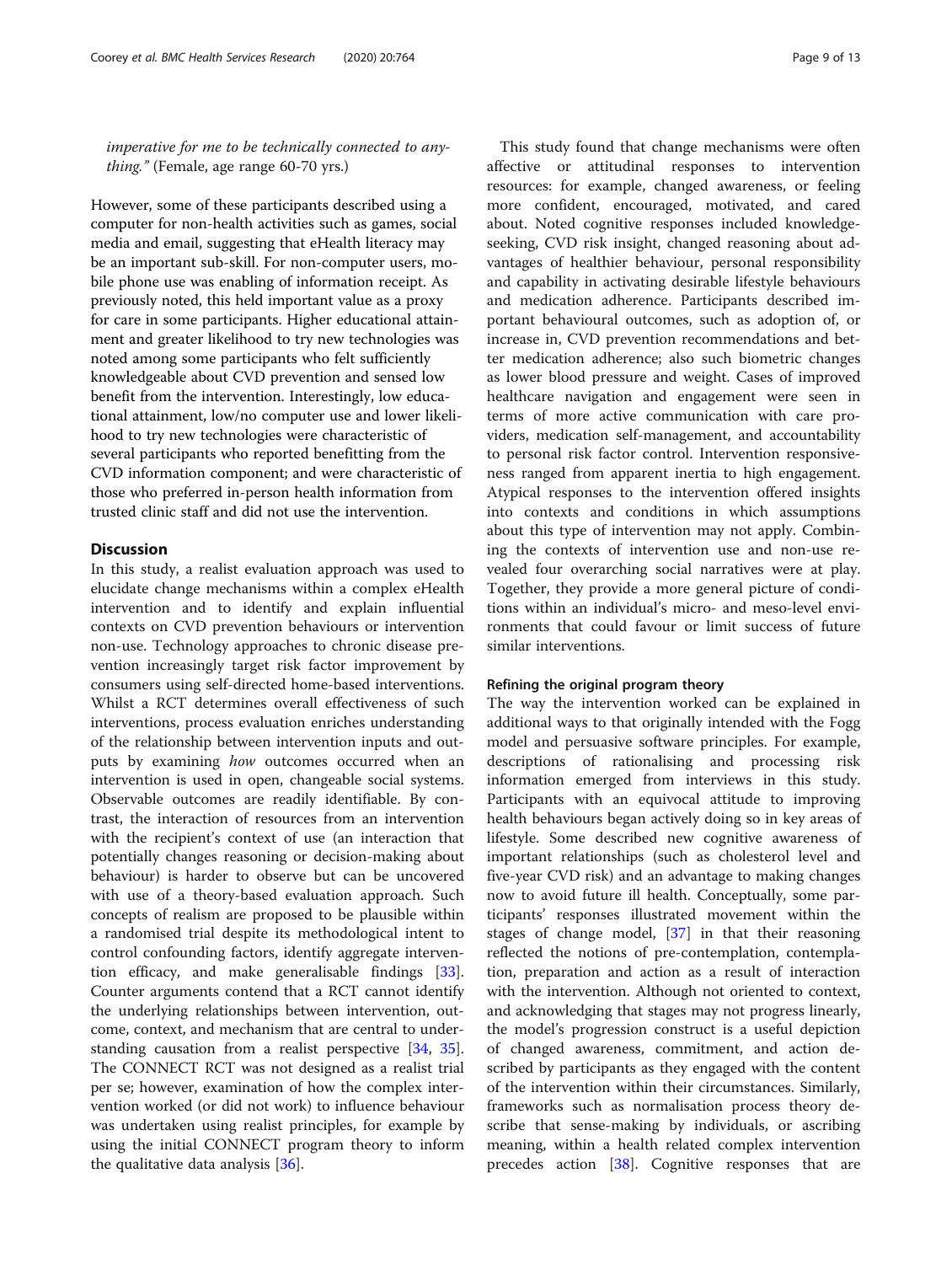positive (for example, perceived relevance or benefit) or negative (for example, perceived fear or irrelevance) therefore facilitate or inhibit the incorporation of the desired actions into everyday behaviour  $[38]$ . Further, behavioural control, one's perception of how easy or difficult it is to perform the new behaviour, [[39\]](#page-12-0) was another theoretical concept at play; for example, in the way that suggestions of better lifestyle choices could be applied in individual circumstances to make new habits take hold and the frequent references by interviewees to self-responsibility and empowerment. Hence, notions around increased agency emerged as an explanation of how the intervention worked for some. Central to the notion of people as agents and not just undergoers of experiences is the idea of intentionality: taking up actions for a purpose [\[40\]](#page-12-0). This accords with realist attribution of agency to individuals, rather than viewing them as passive recipients that an intervention 'happens to' [\[9](#page-11-0)].

In the original program theory for the intervention, viewable EHR-derived data as well as the more generic CVD prevention recommendations were assumed to provide triggers and motivation for healthier behaviour and/or prompt discussion about CVD risk factor management with healthcare providers. Some interviewees challenged this assumption. CVD information per se was not of universal value for this purpose, proving a deterrent in some circumstances but enabling in others, and in unintended ways, such as humanising an essentially automated intervention. This finding raises the broader role of context in how disease risk information is received and acted upon. Within social cognitive theory, for example, knowledge of health risks and benefits must precede behaviour change but one must perceive having control over healthful behaviour, given one's situational facilitators and barriers [[41\]](#page-12-0). Essentially, self-efficacy is linked to expectations of whether new lifestyle efforts will succeed *and* whether obstacles can be overcome. Further, health communication that raises belief in selfefficacy and places less emphasis on fear or illness vulnerability is suggested as more enabling as a means to adopting healthful behaviours [\[41\]](#page-12-0). Interviews with primary and secondary CVD prevention participants within the current study revealed increased health behaviour efficacy through program use, even with future disease risk as an explicit motivation. Overall, triggers, motivation and capacity as drivers of behaviour change, supplemented by persuasive software design, accounted for positive intervention effects but likely understated the role of contexts of use. It is also clear that more nuanced forces occurred in the change process between software inputs and the observable outputs of the intervention, and these may not have been explicit in the original hypotheses of how the intervention would work. Further research could formalise a revised or expanded program

theory for a similar intervention for testing in more specific contexts.

Socio-cultural narratives as influencers of intervention use In this study, factors at the micro-level are defined as those more proximate to the individual, such as illness experience, or family and social networks [[22\]](#page-11-0). Meso-level factors refer to those aspects of social structure between an individual (micro-level) and national systems (macro-level); therefore, examples of meso-level environments are workplaces, community groups, and healthcare relationships and settings [\[22\]](#page-11-0). The current study accords with a study of patients' secondary CVD prevention behaviour, wherein sociocultural factors at the micro- and meso-level, such as intercurrent illnesses, social networks and healthcare system relationships, influenced prevention uptake behaviour beyond the acute hospitalization event [[16](#page-11-0)]. For chronic illness self-management more generally, an individual's community-level (non-household) social relationships appear to also confer an advantage for psychosocial and practical needs, in addition to disease self-care. In a longitudinal study of people with heart disease and diabetes, for example, these advantages extended to lower health service utilisation (and therefore costs) by those with high social network support [[42](#page-12-0)]. Although such studies underscore social network as an important condition for success with disease self-care, participants in the current study frequently emphasised their personal responsibility for successful CVD prevention behaviours. Reliance on others, if it occurred, was less evident. Their descriptions of greater agency and self-efficacy resonate with policy-imperatives for individual responsibility for behaviour modification and disease risk management, [[43](#page-12-0)].

Similar to the current study, a realist evaluation of a mobile application for diabetes self-management identified that disease awareness, self-efficacy and user expectations of web-based tools influenced program uptake; also, disease emotional distress was an important barrier to engagement [\[26\]](#page-11-0). Personalised CVD risk profile in this intervention was intended to arouse awareness of risk/vulnerability (but not fear) within the wider intent of prompting information seeking, including with the primary health provider. Yet interviewee reactions were found to be mixed along a continuum from low engagement to feeling incentivised, underscoring again that different psychosocial contexts may explain varying responses to the same resource. Interestingly, a study of illness beliefs among secondary prevention patients noted that where current symptoms were minimal, future illness risk poorly predicted uptake of preventive lifestyle behaviours [\[44](#page-12-0)]. Another study of determinants of CVD prevention noted higher willingness among those with lower education and in subjects with existing CVD compared with those with a family history but no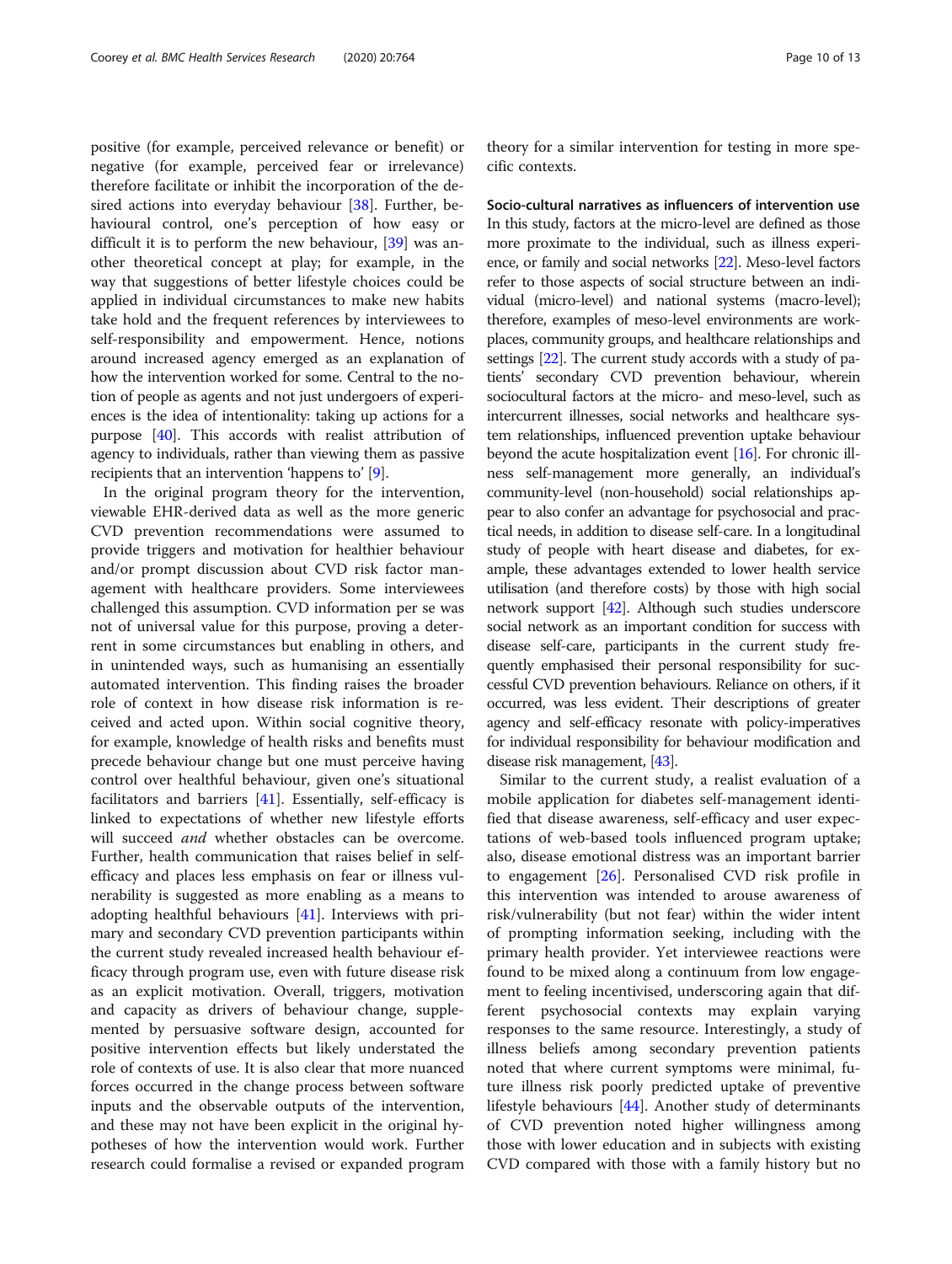<span id="page-10-0"></span>personal experience [[45\]](#page-12-0). On one hand, this aligns with the current study insofar as interviewees with existing coronary heart disease (but no current symptoms) referred to the significant place of that illness experience in their outlook about future health. By contrast, however, interviewees in this study with family history were engaged with risk prevention even if engagement with the actual intervention was low.

Contexts of vulnerability may be a worthwhile focus for further study of self-directed web-based prevention resources. In a setting of diabetes self-management, low socio-economic resources have shown negative influence on food purchases, motivation, knowledge, and social ties as a source of information [[17](#page-11-0)]. In the current study, no participants mentioned financial barriers to healthier lifestyle behaviour choices; however, low social engagement and perceived low access to heart health information were conditions that actually favoured use of the intervention. Interestingly, previous research has noted that disease risk information for CVD [\[46\]](#page-12-0) and diabetes [[47\]](#page-12-0) on freely available websites cater poorly for those with low health literacy and therefore interpretation of the information within the GP encounter is crucial. We may have under-theorised the role of participants' relationship with their GP. Culture, for example, has been shown to account for generational differences in use of internet-mediated health care support versus virtual passivity within long-established relationships with GPs [[21\]](#page-11-0). Adherence to CVD prevention medications has been identified as a behaviour embedded in the dynamics of the wider family carer roles characteristic of some cultures [\[20](#page-11-0)]. Interestingly, in the current study no participants mentioned family network as either a help or hindrance to treatment adherence, instead describing a strong preference for independent medication selfmanagement in cooperation with a trusted GP. Other research has explored older patients' role expectations within health-related decision-making as a contextual factor in itself [[48\]](#page-12-0). Unsurprisingly perhaps, where the patient felt that their informal caregivers expected them to relinquish decisions to their care provider(s), the more passive they believed their role to be [[48\]](#page-12-0). Other studies caution that where there are expectations of selfmanagement as part of a health system-level agenda of greater active involvement in one's health care processes, [[43,](#page-12-0) [49](#page-12-0)] some patients cannot do so (or have no wish to do so); a context in which medical paternalism may be valued over active participation [\[50](#page-12-0)]. Therefore, the values by which patients actively or passively relate to their care provider – and how this changes over time – are a contextual factor (at the meso-level) in how patients with CVD or other chronic conditions engage with disease self-management. With the promise of eHealth approaches to self-care that encourage patient engagement using biometric data, for example, further research on this emerging role is needed to ensure that such interventions complement the patient-provider encounter, whatever its nature.

This research is not without limitations. First, interviewee selection was by a researcher and inadvertent bias in selectivity is a noted susceptibility of using diverse, dissimilar interviewee responses to examine the intervention's effects. Second, evaluating the intervention through the realist approach introduced the risk of self-report bias as well as necessitated researchers making inferences about the unobservable mechanisms of intervention effect, both of which are threats to study validity [\[29\]](#page-12-0). Cases of intervention non-use were included to reduce this risk. Third, although generalisation of findings and wider population representativeness was not the intent, the sample size was small and the change mechanisms identified are not exhaustive. Finally, only participant experiences within the previous 12 months could be explored. Responses that occurred later may have affected behaviour beyond the time of study participation. As a result, there may be additional mechanisms that work in such an intervention when events in people's lives change the context of use.

## Conclusions

EHR-integrated eHealth interventions have potential to aid the affective, cognitive and behavioural drivers of changing health behaviour. Four key interactive resources within such an intervention assisted patients with, or at increased of, CVD to obtain heart health outcomes that were meaningful for them. Realist evaluation as a theory-driven approach to understanding processes within a RCT uncovered the diversity of invisible change mechanisms that were activated within various contexts to produce outcomes. To optimise the supportive benefit of eHealth interventions for behaviour change, knowledge of key contextual narratives should assist in planning targeted effectiveness studies, as well as inform further research into intervention-context interactions in similar interventions.

## Supplementary information

Supplementary information accompanies this paper at [https://doi.org/10.](https://doi.org/10.1186/s12913-020-05597-5) [1186/s12913-020-05597-5](https://doi.org/10.1186/s12913-020-05597-5).

Additional file 1. Application of consolidated criteria for reporting qualitative studies (COREQ) to the interview data collection. Additional file 2. Contexts-mechanisms-outcomes within four inter-

active features of an eHealth intervention.

#### Abbreviations

ANZCTR: Australia New Zealand Clinical Trials Registry; C-M-O: contextmechanism-outcome; CONNECT: Consumer Navigation of Electronic Cardiovascular Tools; CVD: Cardiovascular disease; eHEALS: electronic health literacy scale; EHR: Electronic health record; GP: General practitioner; RCT: Randomised controlled trial; SD: Standard deviation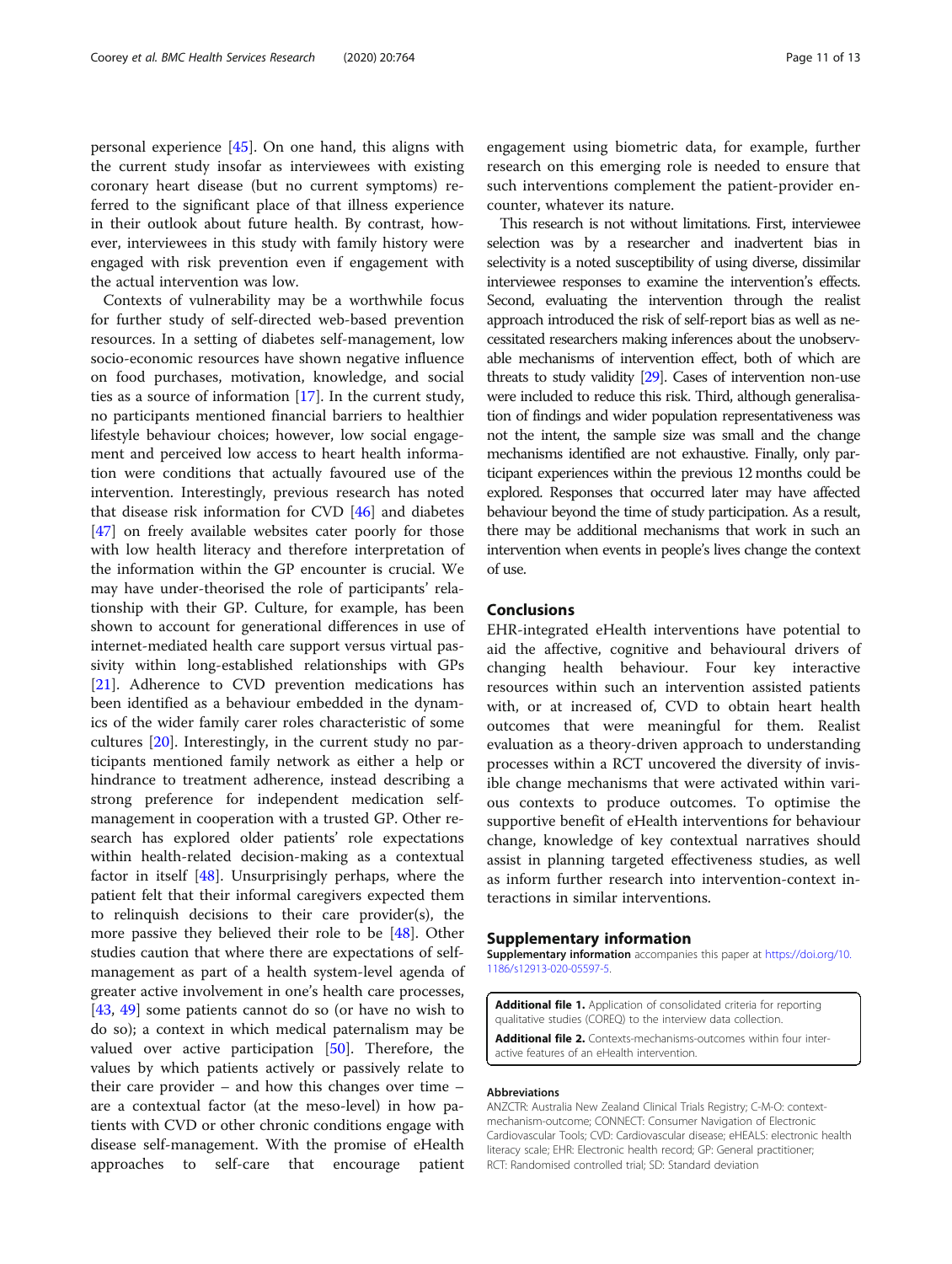### <span id="page-11-0"></span>Acknowledgements

The authors wish to thank the patients and general practitioners from the primary health care services that participated in the Consumer Navigation of Electronic Cardiovascular Tools (CONNECT) RCT. The authors thank the following project staff for their assistance with the evaluation research: J. Mulley, J. Forbes, and N. Hafiz. The authors also acknowledge Professor Mark Harris, Professor Timothy Usherwood, Professor Noel Hayman, Professor Anthony Rodgers, Professor Anushka Patel, Associate Professor Kathryn Panaretto, Professor Clara Chow, Dr. Annie Lau, and Dr. Emma Heeley for their contribution to the design of the CONNECT RCT and process evaluation protocols.

#### Authors' contributions

GC, DP, LN and JR designed the evaluation study. GC collected the data. GC and DP analysed the data. GC drafted the manuscript. All authors critically reviewed the manuscript for important intellectual content and made recommendations for changes. All authors read and approved the final manuscript.

#### Funding

The CONNECT study was funded by the Australian National Health and Medical Research Council (ID 1047508). GC is supported by a Health Professional Scholarship (ID: 101544) from the National Heart Foundation of Australia. DP is support by an NHMRC Career Development Fellowship (ID 1143904) and a Heart Foundation Future Leader Fellowship. JR is funded by a National Health and Medical Research Council Career Development Fellowship (APP1143538). The funders had no role in study design, data collection, analysis, interpretation, decision to publish, or preparation of the manuscript.

#### Availability of data and materials

The datasets generated and/or analysed during the current study are not publicly available due to the interview transcripts containing identifying information but are available from the corresponding author on reasonable request to the relevant ethics committees to researchers who meet the criteria for access to confidential data.

#### Ethics approval and consent to participate

Ethical approval for the Consumer Navigation of Electronic Cardiovascular Tools (CONNECT) RCT was obtained from the human research ethics committees of the University of Sydney (Reference 2013/716) and the New South Wales Aboriginal Health and Medical Research Council (Reference 959/13). All participants provided written informed consent.

#### Consent for publication

Not applicable.

#### Competing interests

The authors declare that they have no competing interests.

#### Author details

<sup>1</sup> Faculty of Medicine and Health, School of Public Health, The University of Sydney, Sydney, New South Wales, Australia. <sup>2</sup>The George Institute for Global<br>Health, Sydney, New South Wales, Australia. <sup>3</sup>Faculty of Medicine, The University of New South Wales, Sydney, New South Wales, Australia. <sup>4</sup>School of Health and Social Care, Edinburgh Napier University, Edinburgh, UK. 5 Faculty of Medicine and Health, Westmead Applied Research Centre, The University of Sydney, Sydney, New South Wales, Australia.

#### Received: 25 October 2019 Accepted: 29 July 2020 Published online: 18 August 2020

#### References

- 1. Craig P, Dieppe P, Macintyre S, Michie S, Nazareth I, Petticrew M, et al. Developing and evaluating complex interventions: the new Medical Research Council guidance. BMJ. 2008;337:a1655.
- 2. Pawson R. The science of evaluation: a realist manifesto. London: Sage; 2013.
- 3. Salter KL, Kothari A. Using realist evaluation to open the black box of knowledge translation: a state-of-the-art review. Implement Sci. 2014;9:115.
- 4. Scriven M. The fine line between evaluation and explanation. Eval Pract. 1994;15(1):75–7.
- 5. Mechanic D. Socio-cultural implications of changing organizational technologies in the provision of care. Soc Sci Med. 2002;54(3):459–67.
- 6. Danaher BG, Brendryen H, Seeley JR, Tyler MS, Woolley T. From black box to toolbox: outlining device functionality, engagement activities, and the pervasive information architecture of mHealth interventions. Internet Interv.  $2015:2(1):91-101$
- 7. Barello S, Triberti S, Graffigna G, Libreri C, Serino S, Hibbard J, et al. eHealth for patient engagement: a systematic review. Front Psychol. 2015;6:2013.
- 8. Moore GF, Audrey S, Barker M, Bond L, Bonell C, Hardeman W, et al. Process evaluation of complex interventions: Medical Research Council guidance. BMJ. 2015;350:h1258.
- 9. Pawson R, Tilley N. Realistic evaluation. London: Sage; 1997.
- 10. Blamey A, Mackenzie M. Theories of change and realistic evaluation: peas in a pod or apples and oranges? Evaluation. 2007;13(4):439–55.
- 11. Neubeck L, Coorey G, Peiris D, Mulley J, Heeley E, Hersch F, et al. Development of an integrated e-health tool for people with, or at high risk of, cardiovascular disease: the consumer navigation of electronic cardiovascular tools (CONNECT) web application. Int J Med Inform. 2016;96:24–37.
- 12. Dalkin S, Lhussier M, Williams L, Burton CR, Rycroft-Malone J. Exploring the use of soft systems methodology with realist approaches: a novel way to map programme complexity and develop and refine programme theory. Evaluation. 2018;24(1):84–97.
- 13. Fogg B (Ed). A behavior model for persuasive design. Persuasive '09: Proceedings of the 4th International Conference on Persuasive Technology 2009;Article No.: 40:1-7.
- 14. Oinas-Kukkonen H, Harjumaa M. Persuasive systems design: key issues, process model, and system features. Communciations of the Association for Information Systems. 2009;24(1).
- 15. Coorey GM, Neubeck L, Usherwood T, Peiris D, Parker S, Lau AY, et al. Implementation of a consumer-focused eHealth intervention for people with moderate-to-high cardiovascular disease risk: protocol for a mixedmethods process evaluation. BMJ Open. 2017;7(1):e014353.
- 16. Ononeze V, Murphy AW, MacFarlane A, Byrne M, Bradley C. Expanding the value of qualitative theories of illness experience in clinical practice: a grounded theory of secondary heart disease prevention. Health Educ Res. 2009;24(3):357–68.
- 17. Weaver RR, Lemonde M, Payman N, Goodman WM. Health capabilities and diabetes self-management: the impact of economic, social, and cultural resources. Soc Sci Med. 2014;102:58–68.
- 18. Stuij M. 'Physical activity, that's a tricky subject.'; experiences of health care professionals with physical activity in type 2 diabetes care. BMC Health Serv Res. 2018;18(1):297.
- 19. Sinha SS, Prabhakaran D, Chopra V. Confluence of cultural context and technological innovation to reduce cardiovascular disparities in India. Circ Cardiovasc Qual Outcomes. 2017;10(11):e004081.
- 20. Ens TA, Seneviratne CC, Jones C, King-Shier KM. Factors influencing medication adherence in south Asian people with cardiac disorders: an ethnographic study. Int J Nurs Stud. 2014;51(11):1472–81.
- 21. Sidhu MS, Griffith L, Jolly K, Gill P, Marshall T, Gale NK. Long-term conditions, self-management and systems of support: an exploration of health beliefs and practices within the Sikh community, Birmingham, UK. Ethn Health. 2016;21(5):498–514.
- 22. Glass TA, McAtee MJ. Behavioral science at the crossroads in public health: extending horizons, envisioning the future. Soc Sci Med. 2006;62(7):1650–71.
- 23. Greenhalgh T, Clinch M, Afsar N, Choudhury Y, Sudra R, Campbell-Richards D, et al. Socio-cultural influences on the behaviour of south Asian women with diabetes in pregnancy: qualitative study using a multi-level theoretical approach. BMC Med. 2015;13:120.
- 24. Dalkin SM, Forster N, Hodgson P, Lhussier M, Philipson P, Carr SM. Exposing the impact of intensive advice services on health: a realist evaluation. Health Soc Care Community. 2019;27(3):767–76.
- 25. Schmidt-Busby J, Wiles J, Exeter D, Kenealy T. Understanding 'context' in the self-management of type 2 diabetes with comorbidities: a systematic review and realist evaluation. Diabetes Res Clin Pract. 2018;142:321–34.
- 26. Desveaux L, Shaw J, Saragosa M, Soobiah C, Marani H, Hensel J, et al. A mobile app to improve self-management of individuals with type 2 diabetes: qualitative realist evaluation. J Med Internet Res. 2018;20(3):e81.
- 27. Clark AM, Whelan HK, Barbour R, MacIntyre PD. A realist study of the mechanisms of cardiac rehabilitation. J Adv Nurs. 2005;52(4):362–71.